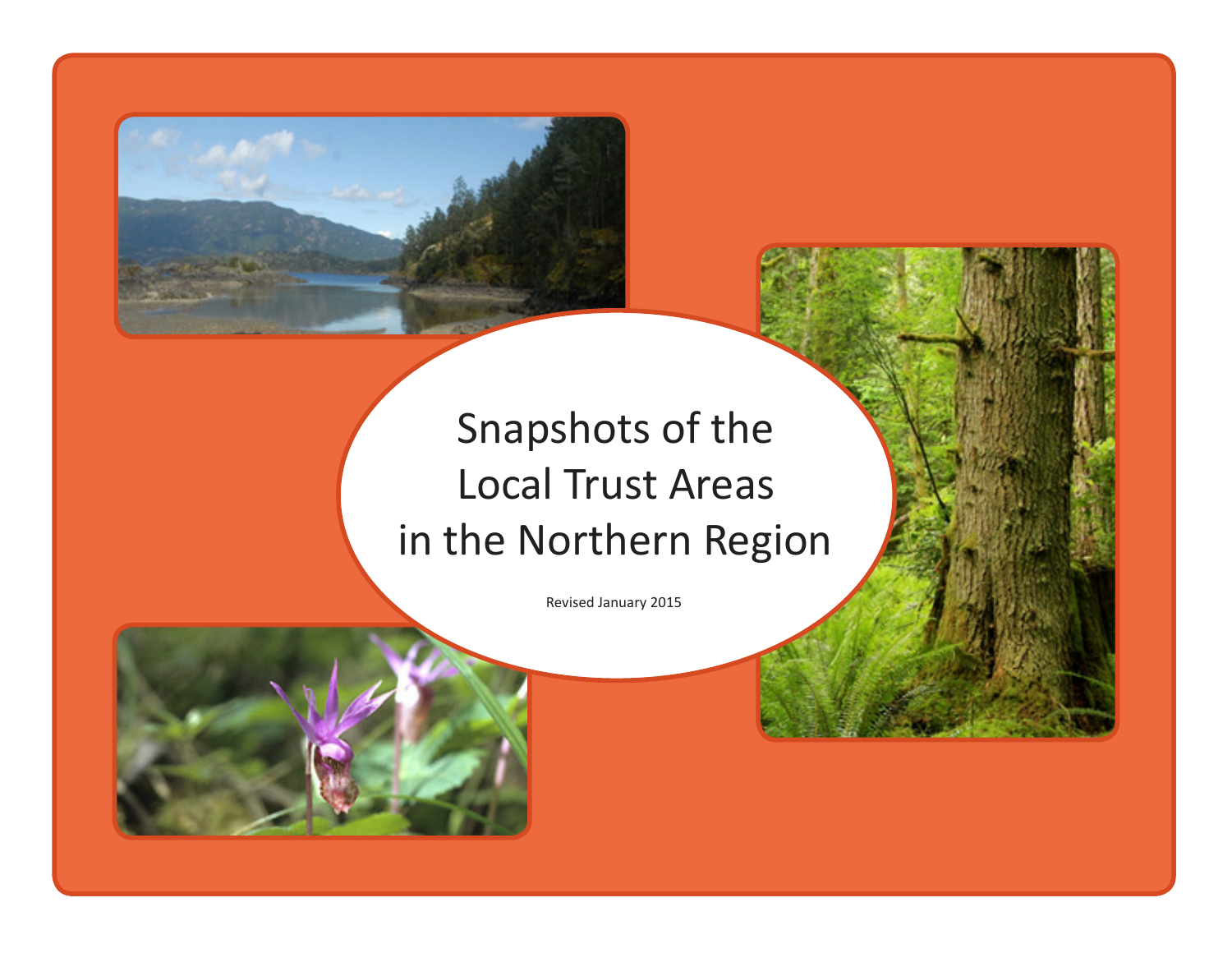Relevant land use planning information for Hornby Island, Toby Island, Flora Islet, and Norris Rocks



- 30 square kilometers in area
- 35 km of coastline over Hornby Island, Toby Island, Flora Islet, and Norris Rocks
- Garry oak ecosystems
- Species at Risk: Propertius Duskywing, White-top aster, Peregrine Falcon, Fragrant popcornflower etc. *\*Source: Islands Trust Fund Regional Conservation Plan 2011-2015*
- 574 hectares of Sensitive Ecosystems (19% of the Local Trust Area)
- 5 watersheds applicable to the Riparian Area Regulations
- Zoned land: 43% residential, 28% community, 28% resource, 1% commercial/industrial
- 683 hectares protected (23.4 % of the Local Trust Area)

**Registered Covenants** 0 Nature Reserves 1 NAPTEP Covenant 0 Conservation Covenants

Population: 1,074 (in 2006) and 955 (in 2011)

Total number of persons in private households: 935 Total number of persons aged 65 years and over in private households: 275 *\*Source: 2011 Census Data*

31% of private land owned by non-resident property owners (2009) *\*Source: Islands Trust Fund Regional Conservation Plan 2011-2015*

Traditional territory of the K'omoks First Nation (Coast Salish)





- Within Electoral Area A (Baynes Sound Denman/Hornby Islands) of the Comox Valley Regional District (CVRD)
- Business licenses not required in the Hornby Island Local Trust Area
- Tourism highly important to local economy: many Short Term Vacation Rental properties, a local market, artist studios and tours etc.
- 129 parcels within the Agricultural Land Reserve
- 17 farms with status (2013)
- # of Siting and Use Permits issued in: 2014: 4 2013: 13 2012: 12 2011: 12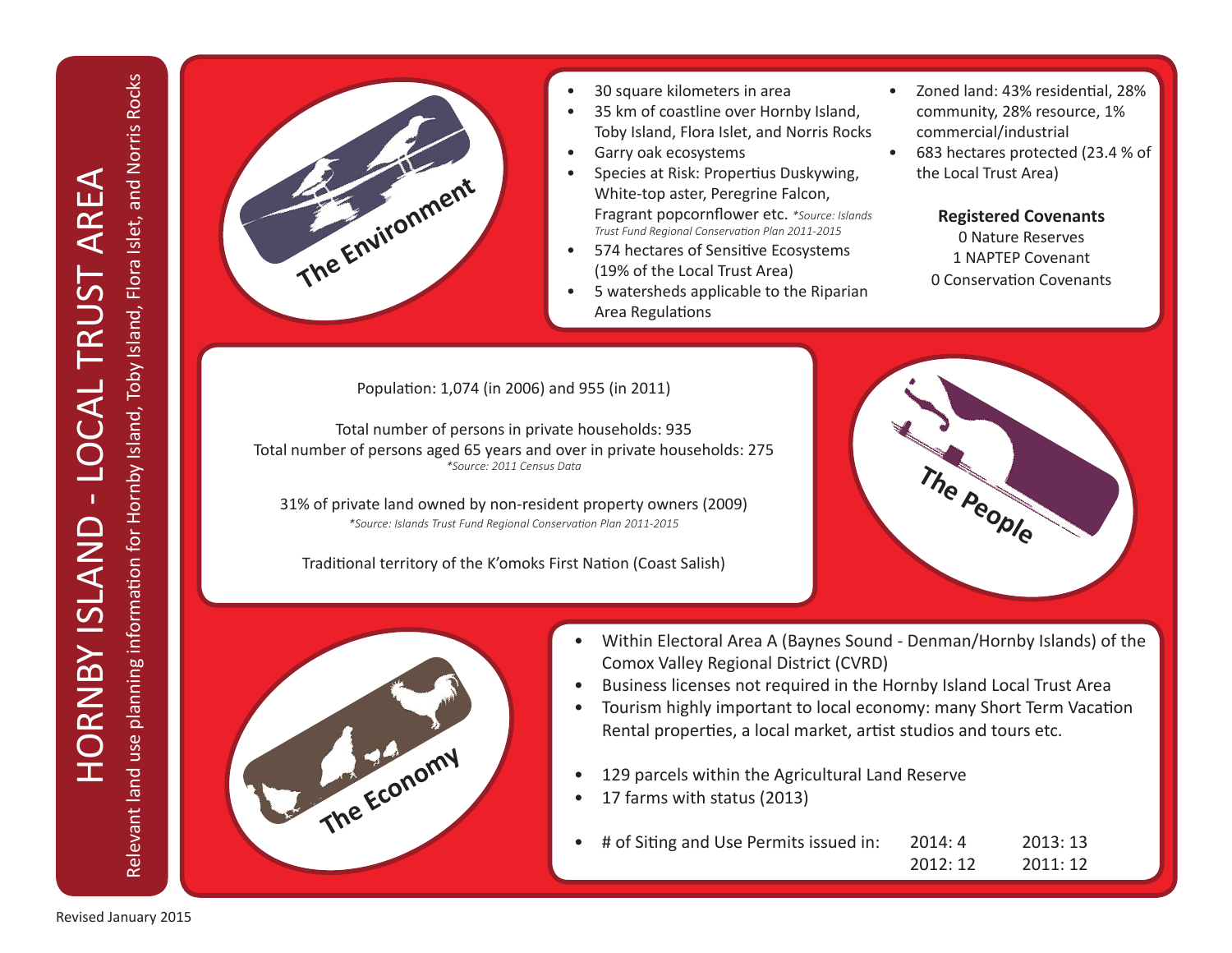Relevant land use planning information for Hornby Island, Toby Island, Flora Islet, and Norris Rocks Relevant land use planning information for Hornby ISLAND - LOCAL TRUST AREA Relevant land use planning information for Hornby Island, Toby Island, Flora Islet, and Norris Rocks HORNBY ISLAND  $\mathbf{T}$ LOCAL TRUST **AREA** 

505 occupied private dwellings (97% single-detached homes)

- 1-person households = 43%
- 2-person households = 39%
- 3+ person households = 18%

Secondary dwelling units, Vacation Home Rental Uses, and Bed & Breakfast Home Occupations are permitted in some zones - refer to the Land Use Bylaw for details

- No Building Permits or inspections in the Hornby Island Local Trust Area
- Siting and Use Permits issued through Islands Trust

1 affordable housing project: The Hornby Island Elder Housing Village



#### *Bylaws:*

**Hornby Island** Official Community Plan (No. 104) *\*Includes Development Permit Areas for Commercial and Environmental Protection* Land Use Bylaw (No. 86)

*Note: The above bylaws also apply to: Toby Island, Flora Islet, and Norris Rocks to regulate land use and development*

#### *Other Documents:*

- Hornby Island Community Profile 2010
- Shoreline Erosion Best Practices
- Eelgrass and Forage Fish mapping

**The Housing**

- Building on Hornby (2009)
- Preliminary Climate Change Initiative Report
- Islands Trust Ecosystem mapping
- Housing Needs Assessment on Hornby and Denman Island (2008)

#### **Ferry Service:**

- 1.2 nautical mile ferry route takes approximately 10 minutes between Hornby Island (Shingle Spit) and Denman Island (Gravelly Bay)
- 1973 "Kahloke" Ferry capacity: 30 vehicles, 200 passengers

50+ kms of recreational trails 53 km of roads 4.3 km of Heritage-Designated roads

Seaplane service to/from Hornby Island is provided by a few Charter companies

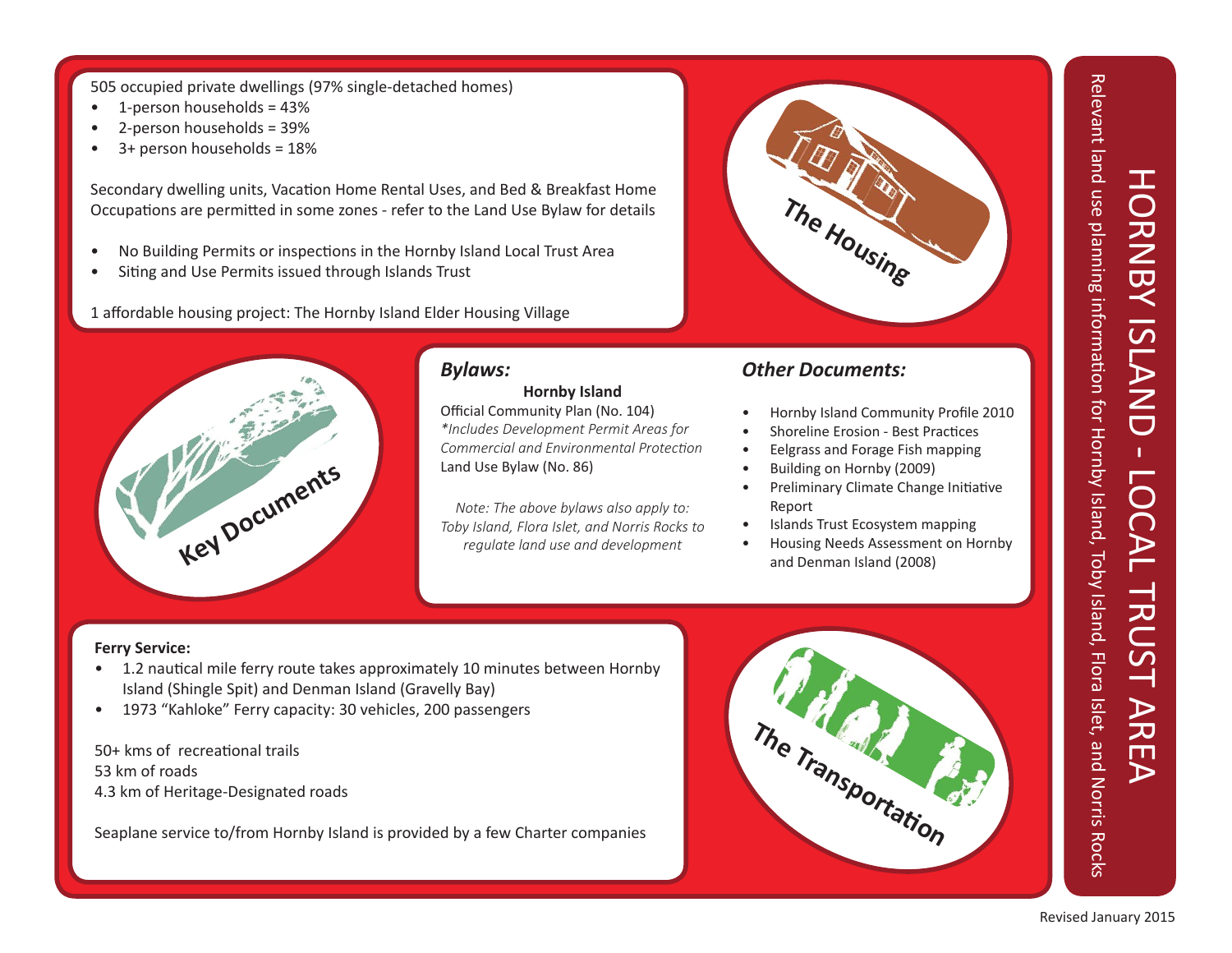including: Jedidiah, Jenkins, and Sangster Islands



- 73 square kilometers in area
- 167 km of coastline over Lasqueti island and several associated islands and islets •
- Garry oak ecosystems
- Species at Risk: Giant chain fern and Hairy gumweed *\*Source: Islands Trust Fund Regional Conservation Plan 2011-2015*
- 5050 hectares of Sensitive Ecosystems (69% of the Local Trust Area) including old and mature forests
- Zoned land: 91.5% residential, 8% com-

munity, 0% resource, 0.5% commercial/industrial

- 872 hectares protected (12% of the Local Trust Area)
- *• % of Crown Land?*

**Registered Covenants** 3 Nature Reserves 0 NAPTEP Covenants 0 Conservation Covenants

Population: 359 (in 2006) and 425 (in 2011)

Total number of persons in private households: 425 Total number of persons aged 65 years and over in private households: 65 *\*Source: 2011 Census Data*

49% of private land owned by non-resident property owners (2009) *\*Source: Islands Trust Fund Regional Conservation Plan 2011-2015*

Traditional territory of the Tla'amin (Sliammon) First Nation





- Within Electoral Area E of the Powell River Regional District (PRRD)
- Business licenses not required in the Local Trust Area
- Home enterprises such as Bed & Breakfasts
- 90 parcels within the Agricultural Land Reserve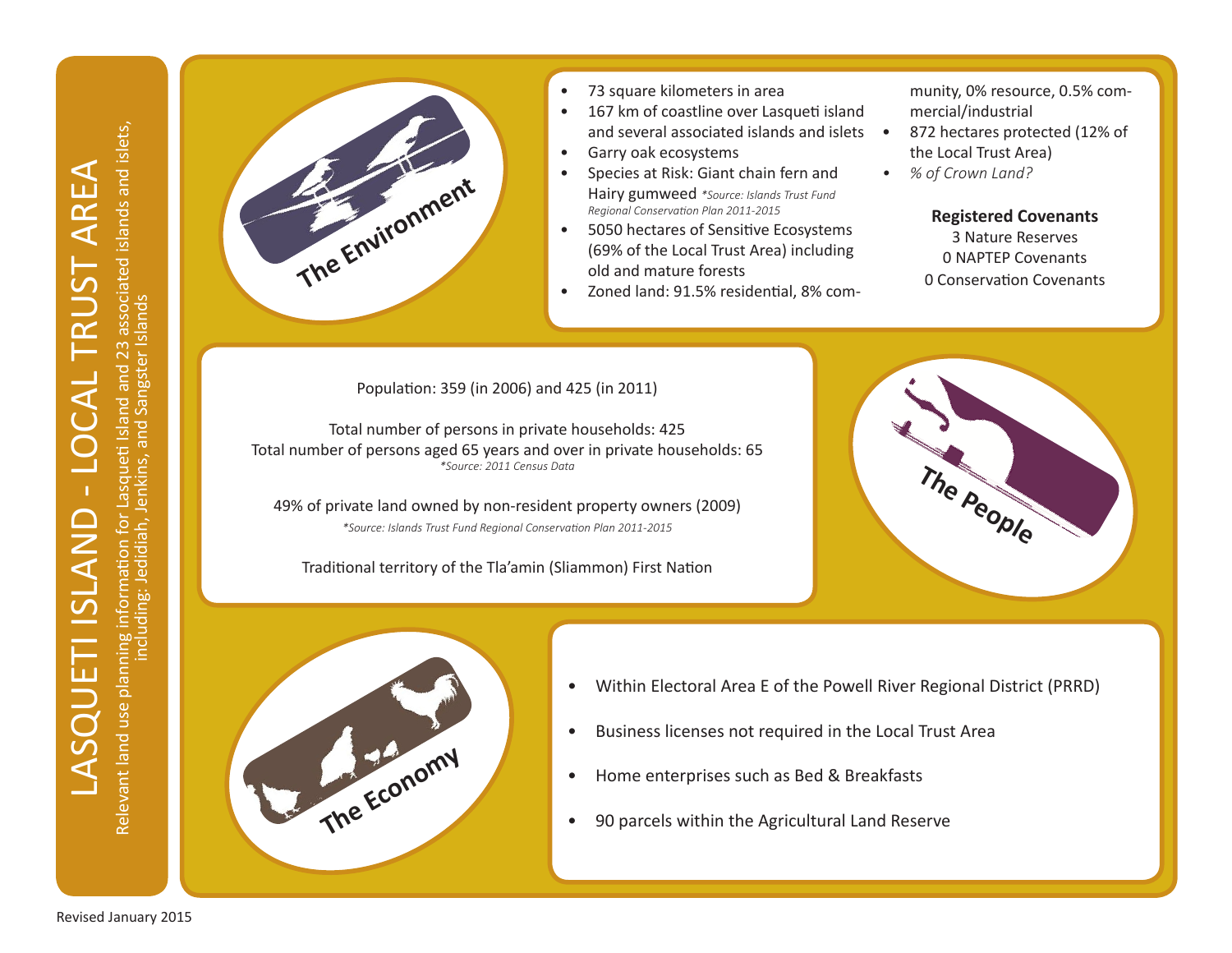245 occupied private dwellings (98% single-detached homes, 2% movable homes)

- 1-person households = 51%
- 2-person households = 31%
- 3+ person households = 18%

Guest cabins can be used for commercial short term rental on some properties and

Bed & Breakfasts are permitted as Home Enterprises on most lots

No Building Permits or Building Inspections on the island



### *Land Use Planning Bylaws:*

Official Community Plan (No. 77) *\*Lasqueti Island does not have Development Permit Areas* Land Use Bylaw (No. 78)



#### *Other Documents:*

- Climate Change Project
- Best Practices for Building and Living on Lasqueti Island
- Living on Lasqueti brochure
- Report on understanding "Guest Cabin" definition
- Draft Build Out map
- Powell River Regional District Parks and Greenspace Plan

#### **Ferry (Water Taxi) Service:**

- Ferry route takes approximately 50-60 minutes (depending on weather conditions. Sailings often canceled when winds exceed 40 knots!) between French Creek Harbour on Vancouver Island and False Bay on Lasqueti Island
- 1985 "Centurion VII" Ferry capacity: 0 vehicles, 60 passengers (plus freight)
- Independently operated by Western Pacific Marine on behalf of BC Ferries No local bus service, but alternative transportation includes: water taxis, barge services, and a car co-op

42 km of roads 1.5 km Heritage-Designated roads



Jenkins,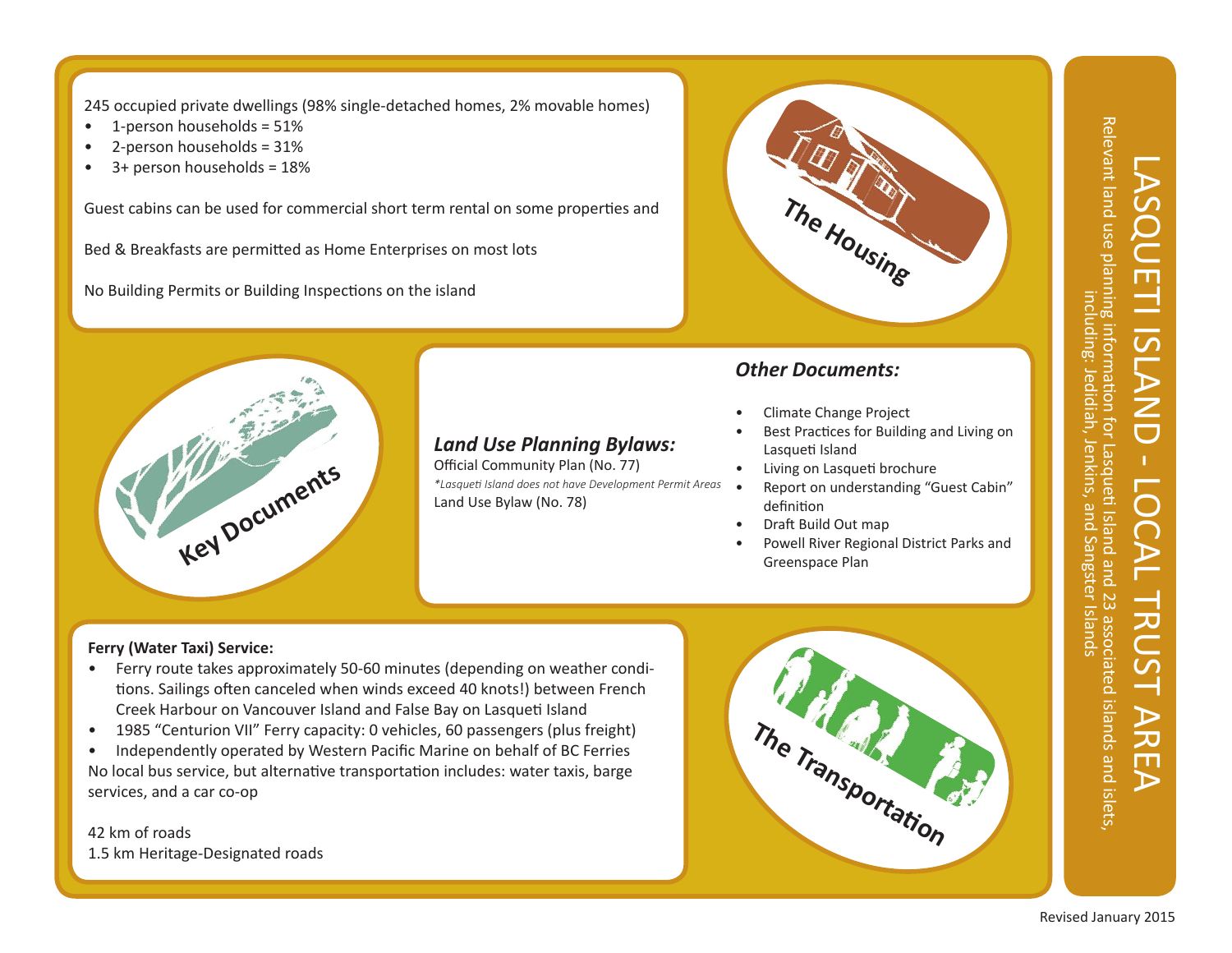Relevant land use planning information for Denman and Sandy Island, and Chrome and Seal Islets

Relevant land use planning information for Denman and Sandy Island, and Chrome and Seal Islets



- 52 square kilometers in area
- 51 km of coastline over Denman and Sandy Islands & Chrome and Seal Islets
- Species at Risk: Great Blue Heron, Western Screech-Owl, Slimleaf onion, Coastal wood fern, Red-legged frog, Sand-verbena Moth etc. *\*Source: Islands Trust Fund Regional Conservation Plan 2011-2015*
- 912 hectares of Sensitive Ecosystems (18% of the Local Trust Area)
- 5 watersheds applicable to the Riparian Area Regulations
- Zoned land: 32.5% residential. 20% community, 47% resource, 0.5% commercial/industrial
- 1,270 hectares protected (25% of the Local Trust Area)

**Registered Covenants** 4 Nature Reserves 0 NAPTEP Covenants 1 Conservation Covenant

Population: 1,095 (in 2006) and 1,025 (in 2011)

Total number of persons in private households: 1,015 Total number of persons aged 65 years and over in private households: 285 *\*Source: 2011 Census Data*

37% of private land owned by non-resident property owners (2009) *\*Source: Islands Trust Fund Regional Conservation Plan 2011-2015*

Traditional territory of the K'omoks First Nation (Coast Salish)





- Within Electoral Area A (Baynes Sound Denman/Hornby Islands) of the Comox Valley Regional District (CVRD)
- Business licenses not required in the Denman Island Local Trust Area
- 181 parcels within the Agricultural Land Reserve
- 28 farms with status (2013)
- # of Siting and Use Permits issued in: 2014: 13 2013: 7 2012: 11 2011: 25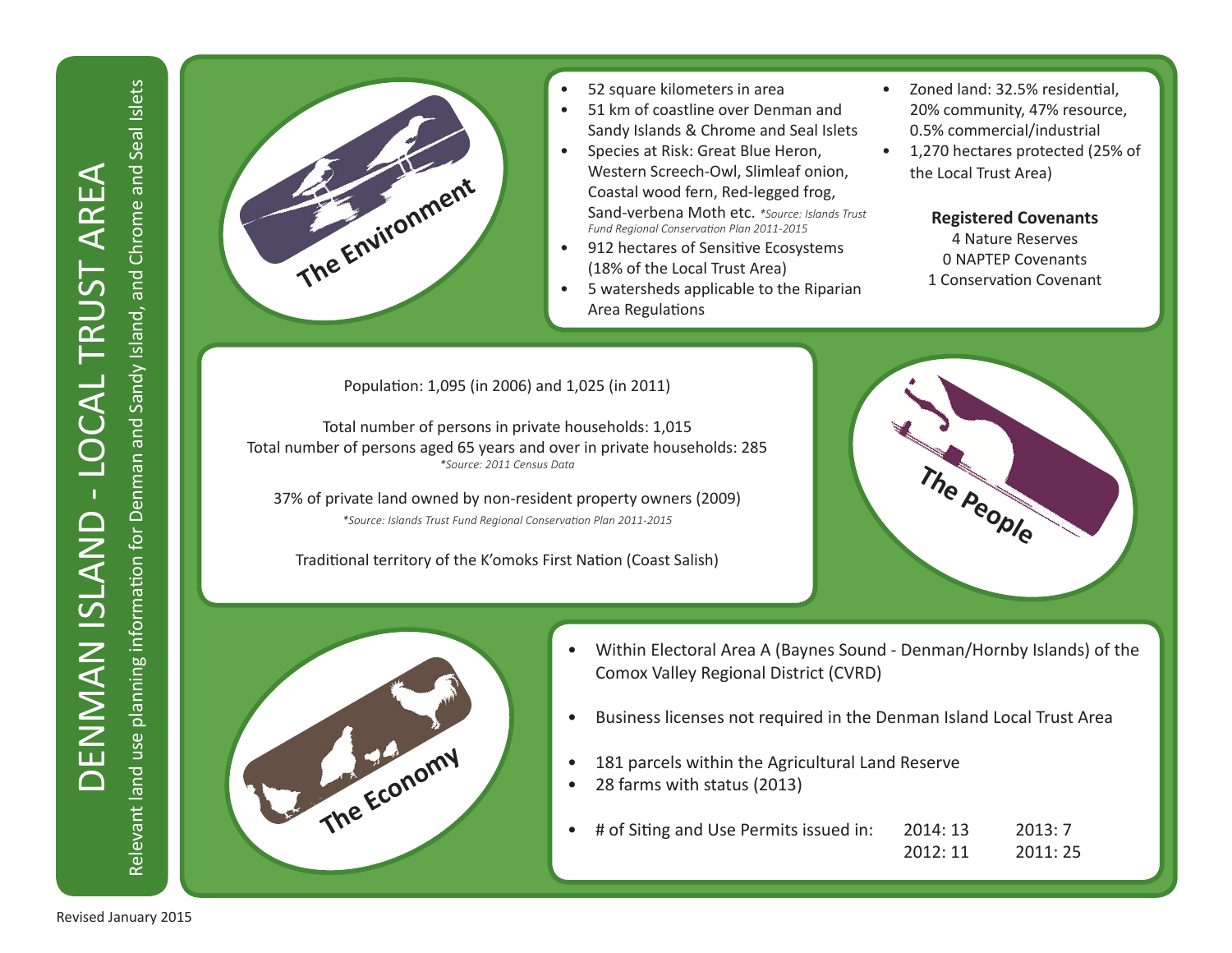#### 515 occupied private dwellings (97% single-detached homes)

- $\bullet$  1-person households = 31%
- 2-person households = 52%
- $\bullet$  3+ person households = 17%

Secondary suites and dwelling units are permitted Vacation Rentals are not permitted, though home-based guest accommodations is regulated as a Home Occupation

No Building Permits or inspections in the Denman Island Local Trust Area Siting and Use Permits issued through Islands Trust



*The above bylaws also apply to: Sandy Island, and Chrome and Seal Islets to regulate land use and development*

#### *Other Documents:*

- Denman Island Community Profile 2011
- Denman Island Community Heritage Register

**The Housing**

- Resolution regarding Home Based Guest Accommodations
- Policy review on housing needs
- Development Permit and Siting and Use Permit brochures
- Greenshores, and eelgrass mapping
- Shellfish aquaculture practices
- Denman Island Farm Plan

#### **Ferry Service:**

- 1.2 nautical mile ferry route takes approximately 10 minutes between Vancouver Island (Buckley Bay) and Denman Island (Denman West)
- 1977 "Quinitsa" Ferry capacity: 50 vehicles, 300 passengers
- New cable ferry service begins in 2015

#### Associated islands/islets are accessed by boat Seaplane service to/from Denman Island is provided by a few Charter companies.

91 km of roads 6 km of Heritage-Designated roads



DENMAN ISLAND - LOCAL TRUST AREA

DO

 $\geq$ 

 $\blacktriangleright$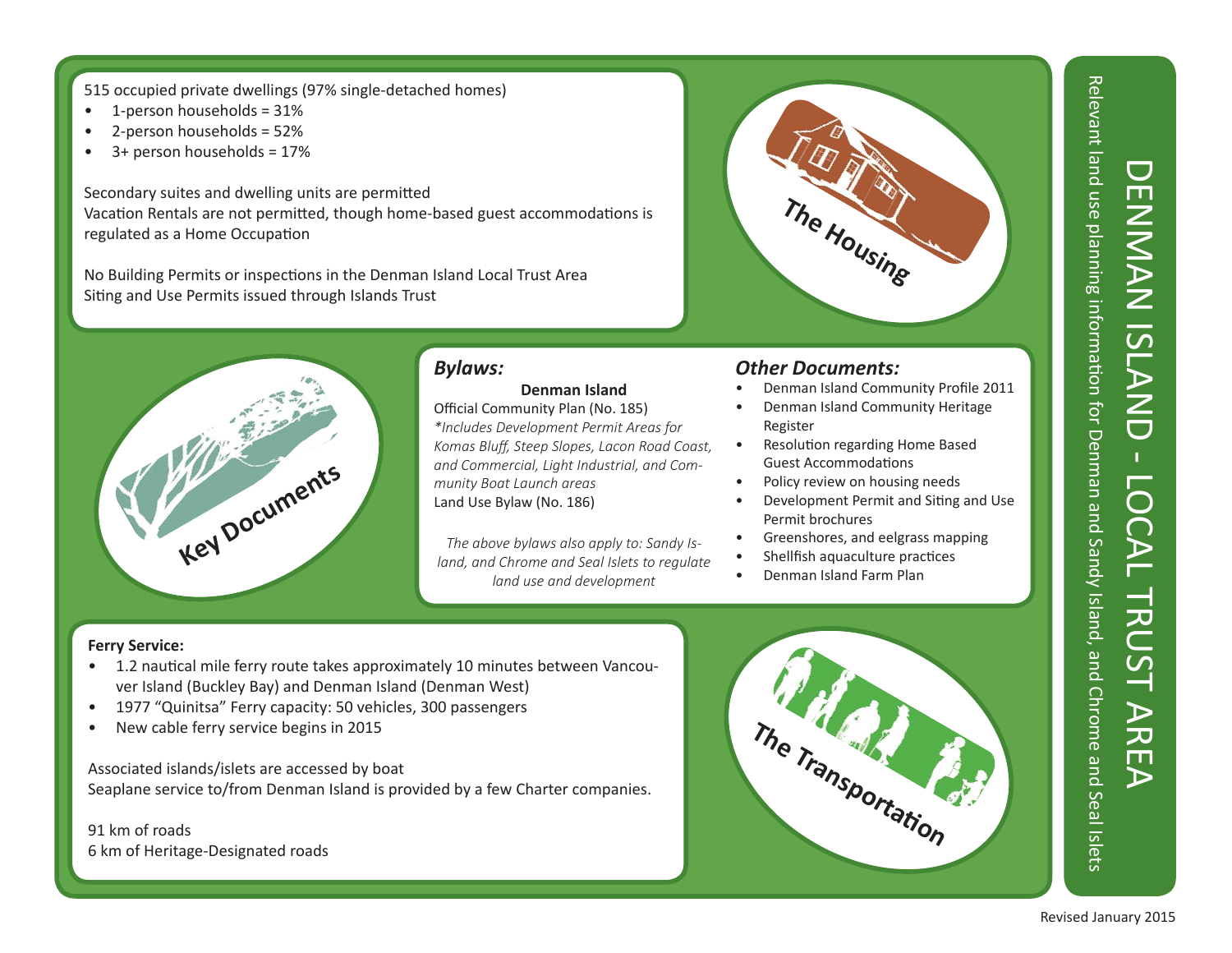

- 58 square kilometers in area
- 98 km of coastline over three islands and several islets
- Garry oak ecosystems
- Species at Risk: Peregrine Falcon, Redlegged frog, Poison oak etc. *\*Source: Islands Trust Fund Regional Conservation Plan 2011-2015*
- 2,033 hectares of Sensitive Ecosystems (35% of the Local Trust Area) including wetlands, woodlands, and mature forest
- 3 streams applicable to the Riparian Area Regulations: Castell Brook, McCLay Creek, and Dick Brook
- Zoned land: 46% residential, 9% community, 44% resource, 1% commercial/ industrial
- 535 hectares protected (9.8 % of the Local Trust Area)

**Registered Covenants** 3 Nature Reserves 2 NAPTEP Covenants 1 Conservation Covenant

**The People**

Population: 4,050 (in 2006) and 4,045 (in 2011)

Total number of persons in private households: 4,025 Total number of persons aged 65 years and over in private households: 1,070 *\*Source: 2011 Census Data*

34% of private land owned by non-resident property owners (2009) *\*Source: Islands Trust Fund Regional Conservation Plan 2011-2015*

Traditional territory of the Snuneymuxw First Nation



- Within Electoral Area B of the Regional District of Nanaimo (RDN)
- Home occupations regulated for Gabriola and Mudge Islands (in the Land Use Bylaws)
- 158 parcels within the Agricultural Land Reserve
- 10 farms with status (2013)
- Business licenses not required in the Gabriola Island Local Trust Area
- Often referred to as the "Isle of the Arts" because of its higher-than-average number of artists (5.8% of the labour force vs. 0.8% national average)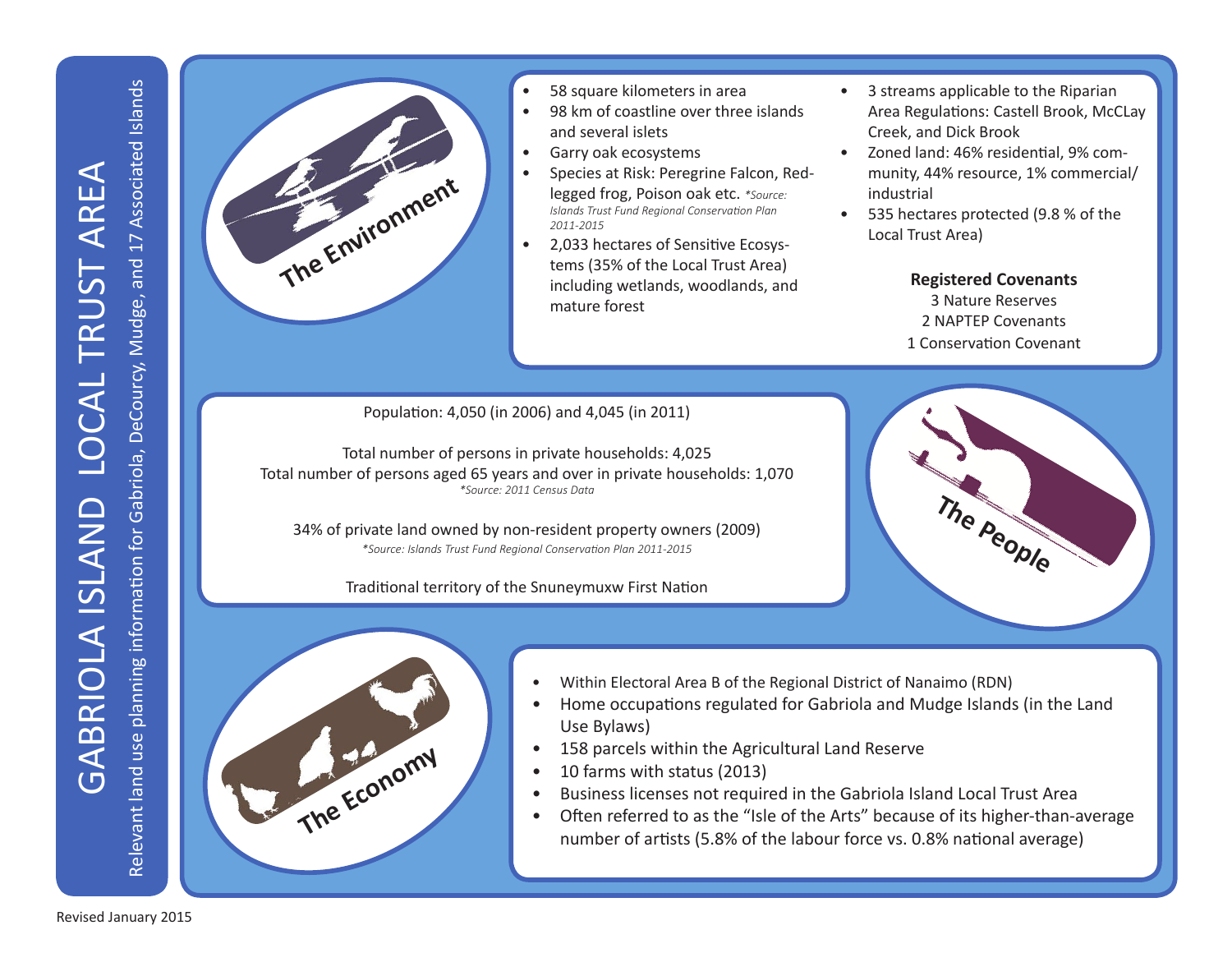GABRIOLA ISLAND LOCAL TRUST AREA <u> (၂</u> **ABRIC**  $\blacktriangleright$ **ISLAND** DO  $\mathsf P$ TRUST **NRE**  $\blacktriangleright$ 

Relevant land use planning information for Gabriola, DeCourcy, Mudge, and 17 Associated Islands Relevant land use planning information for Gabriola, DeCourcy, Mudge, and 17 Associated Islands

2,075 occupied private dwellings (93% single-detached homes)

- 1-person households = 35%
- 2-person households = 48%
- $\bullet$  3+ person households = 17%

Secondary suites not allowed, but accessory cottages are permitted on some properties Vacation Rentals are allowed with a Temporary Use Permit Bed & Breakfast accommodations are permitted as a Home Occupation Building Permits and inspections by the Regional District of Nanaimo (RDN)





#### *Bylaws:*

**Gabriola Island** Official Community Plan (No. 166) *\*Includes Development Permit Areas for Steep Slopes, Natural Areas Protection, and Seniors/ Special Needs Housing, Commercial, and Industrial Developments* Land Use Bylaw (No. 177)

#### **Mudge Island**

Official Community Plan (No. 227) Land Use Bylaw (No. 228)

#### **DeCourcy Island**

Official Community Plan (No. 16) Zoning Bylaw (No. 44) Subdivision Bylaw (No. 18)

#### *Other Documents:*

- Gabriola Island Community Profile 2009
- Gabriola Island Bald Eagle Nest Inventory 2014

Gabriola Island has its own local, community bus service (called GERTIE)

#### **Ferry Service:**

- 3.7 nautical mile ferry route takes approximately 20 minutes between Gabriola and Nanaimo
- 1982 "Quinsam" Ferry capacity: 70 vehicles, 400 passengers

Gulf Island Seaplanes offers daily floatplane service between Silva Bay on Gabriola Island and Vancouver Airport near South Terminal

#### 156 km of roads 5 km of Heritage-Designated roads

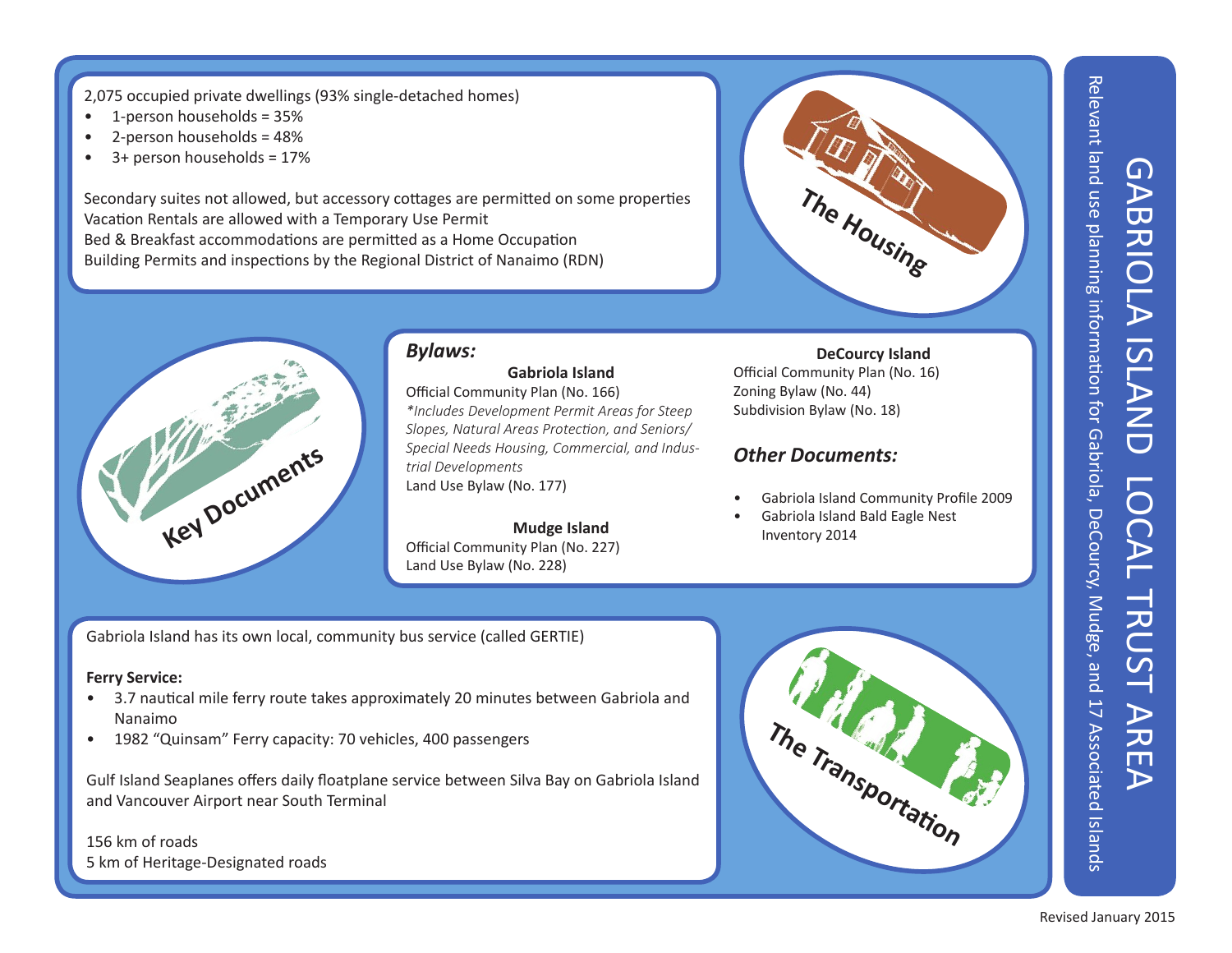

- 98 square kilometers in area
- 202 km of coastline over Gambier Island and 36 associated islands
- Species at Risk: Slimleaf onion, Double- crested cormorant, Stellar sea lions etc. *\*Source: Islands Trust Fund Regional Conservation Plan 2011-2015*
- 5,108 hectares of Sensitive Ecosystems (52% of the Local Trust Area), especially mature forest ecosystems
- Zoned land: 35.6% residential, 47% community, 17% resource, 0.4% commercial/ industrial

1612 hectares protected (16.6% of the Local Trust Area)

**Registered Covenants** 3 Nature Reserves 0 NAPTEP Covenants 0 Conservation Covenants

Population: 274 (in 2006) and 250 (in 2011)

Total number of persons in private households: 245 Total number of persons aged 65 years and over in private households: 60 Total number of children under 15: 15 *\*Source: 2011 Census Data*

73% of private land owned by non-resident property owners (2009) *\*Source: Islands Trust Fund Regional Conservation Plan 2011-2015*

Traditional territory of the Squamish, Shíshálh, and Tsleil-Waututh First Nations





- Within the Sunshine Coast Regional District (SCRD)
- Business licenses not required in the Gambier Island Local Trust Area
- 21 parcels within the Agricultural Land Reserve
- # of Building permits issued in: 2014: 20 2013: 31 2012: 31 2011: 42
- Tourism opportunties related to: kayaking, recreation trails, hunting etc.
- There are 5 youth camps in the LTA: Gambier Island: Latona, Fircom, and Artaban Keats Island: Keats Camp, Barnabas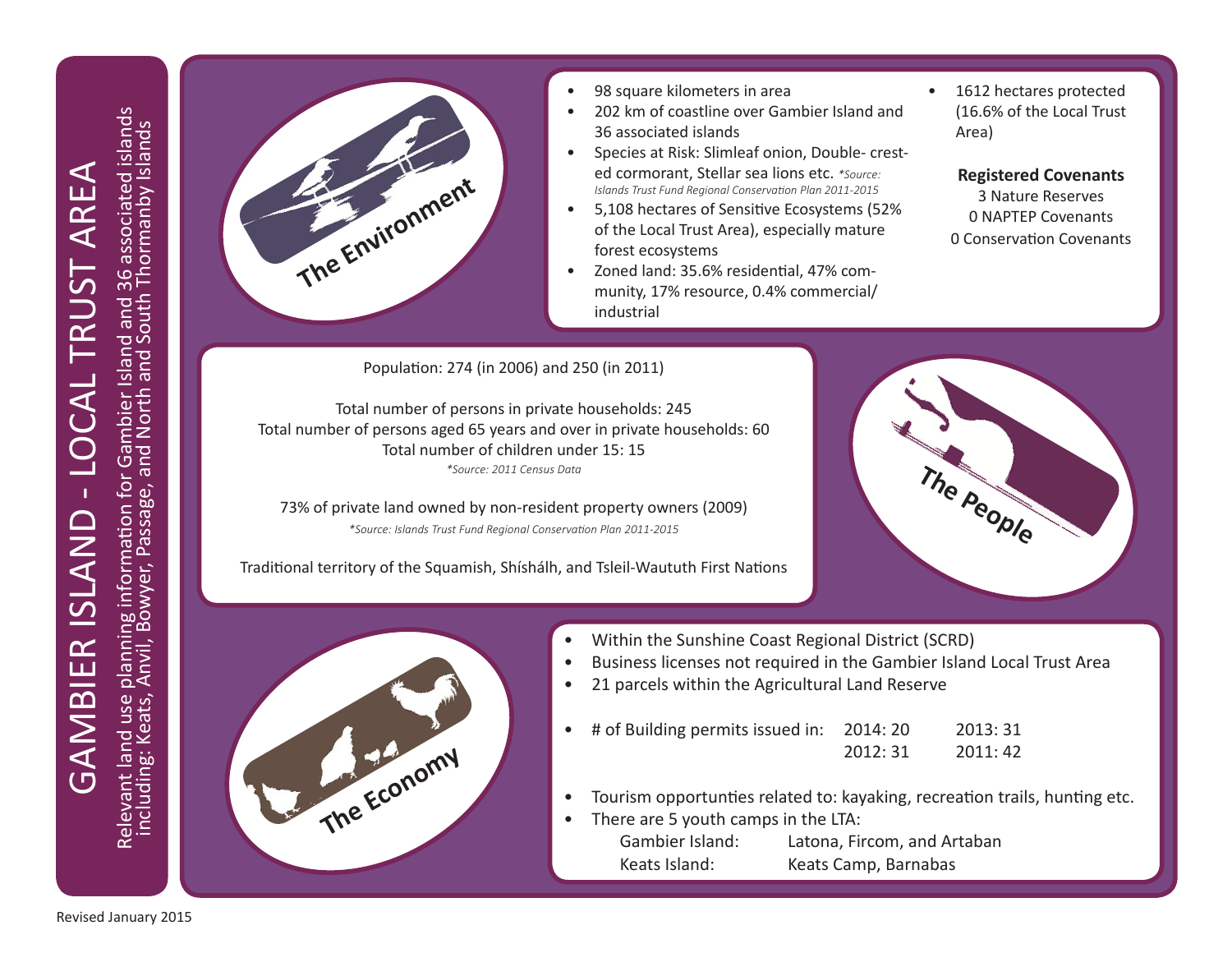130 occupied private dwellings (96% single-detached homes)

- 1-person households = 36%
- 2-person households = 46%
- 3+ person households = 18%

Associated secondary dwellings, sleeping cabins, accessory cottages, commercial visitor accommodation, bed & breakfasts, temporary overnight accommodations, and specific home occupations **may or may not be permitted** - refer to the appropriate Land Use Bylaw for the specific island in question

Building Permits and inspections by the Sunshine Coast Regional District (SCRD)





#### *Bylaws:*

**Gambier Island** Official Community Plan (No. 73) *\*Includes Development Permit Areas for Watershed and Streamside Protection, Shoreline Protection (Brigade Bay Area), and other Enhancement Areas* Land Use Bylaw (No. 86)

**Keats Island** Official Community Plan (No. 77) Land Use Bylaw (No. 78)

#### **Associated Islands**

Official Community Plan (No. 109) Land Use Bylaw (No. 120) SCRD Subdivision Regulations (No. 103)

**Bowyer & Passage Island** Land Use Bylaw (No. 114)

#### *Other Documents:*

- Greenshores / Shore Stewardship
- Community and Shared Docks Case Studies
- Building Sustainability Guide

#### **Ferry (Water Taxi) Service:**

- Independently operated by Kona Winds Yacht Charters Ltd. on behalf of BC Ferries
- Runs to Gambier Island (New Brighton) and Keats Island (Keats Landing and Eastbourne)
- 40-passenger Service, and 12-passenger service no vehicles!

#### 86 km of roads

0.7 km Heritage-Designated roads

Public docks: **Keats Island**: Eastbourne, Keats Landing **Thormanby Island**: Vaucroft **Gambier Island**: New Brighton, Gambier Harbour, Halkett Bay, West Bay, Port Graves



# GAMBIER ISLAND - LOCAL TRUST AREA Relevant land use planning information for Gambier Island 36 associated islands including: Keats, Anvil, Bowyer, Passage, and North and South Thormanby Islands including: Keats, Anvil, Bow Relevant land use planning information for Gambier Island and 36 associated islands<br>including: Keats, Anvil, Bowyer, Passage, and North and South Thormanby Islands **GAMANER ISLAND**  $\Gamma$  $\overline{O}$ . TRUST **ARE**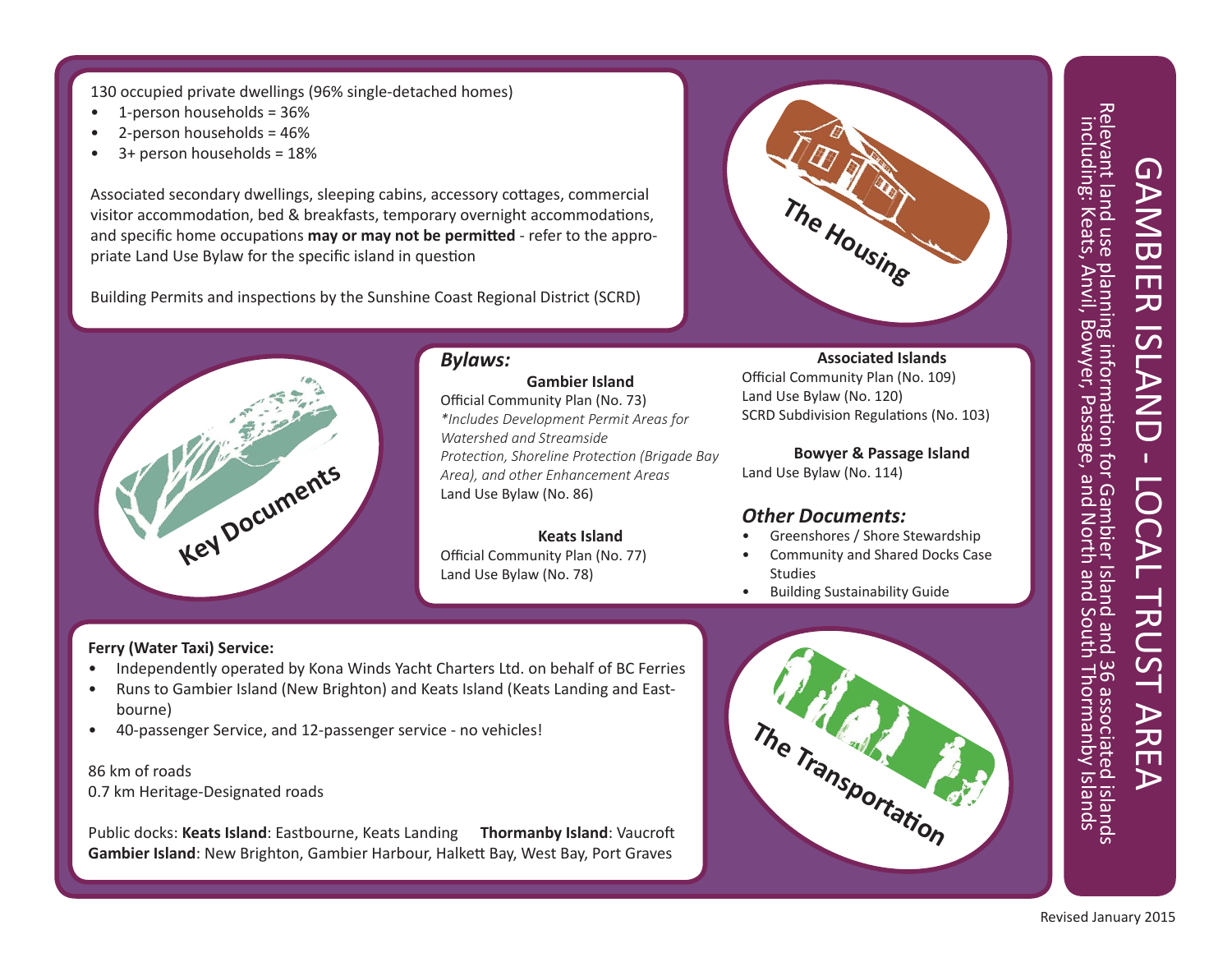

- 32 square kilometers in area
- 131 km of coastline over Thetis Island and 21 associated islands and islets
- Species at Risk: Peregrine Falcon, Townsend big-eared bat, Surf scoter etc. *\*Source: Islands Trust Fund Regional Conservation Plan 2011-2015*
- 2,131 hectares of Sensitive Ecosystems (44% of the Local Trust Area), especially mature forest ecosystems
- 155 hectares protected (3.2 % of the Local Trust Area)

• Zoned land: 58.68% residential, 38% community, 3% resource, 0.32% commercial/industrial

> **Registered Covenants** 0 Nature Reserves 0 NAPTEP Covenants 1 Conservation Covenant

Ongoing campaign to create a Nature Reserve at Lower Burchell Hill

Population: 345 (330 in private households) Total number of persons aged 65 years and over in private households: 105 Total number of children under the age of 15: 35 *\*Source: 2011 Census Data*

72% of private land owned by non-resident property owners (2009) *\*Source: Islands Trust Fund Regional Conservation Plan 2011-2015*

Traditional territory of the Cowichan Tribes, Lyackson, Penelakut, Stz'uminus First Nations

Community facilities: Forbes Hall Community Centre, Thetis Island School, 2 Fire Halls, and St. Margaret's Cemetery





- Within the Cowichan Valley Regional District (CVRD)
- 10 parcels within the Agricultural Land Reserve
- Shellfish tenures around Thetis, Dunsmuir, Scott, and Dayman Islands
- # of Building permits issued in: 2014: 10 2013: 3 2012: 13 2011: 8
- Business licenses not required in the Thetis Island Local Trust Area
- Retail and business services are limited, and there is limited accommodation for tourists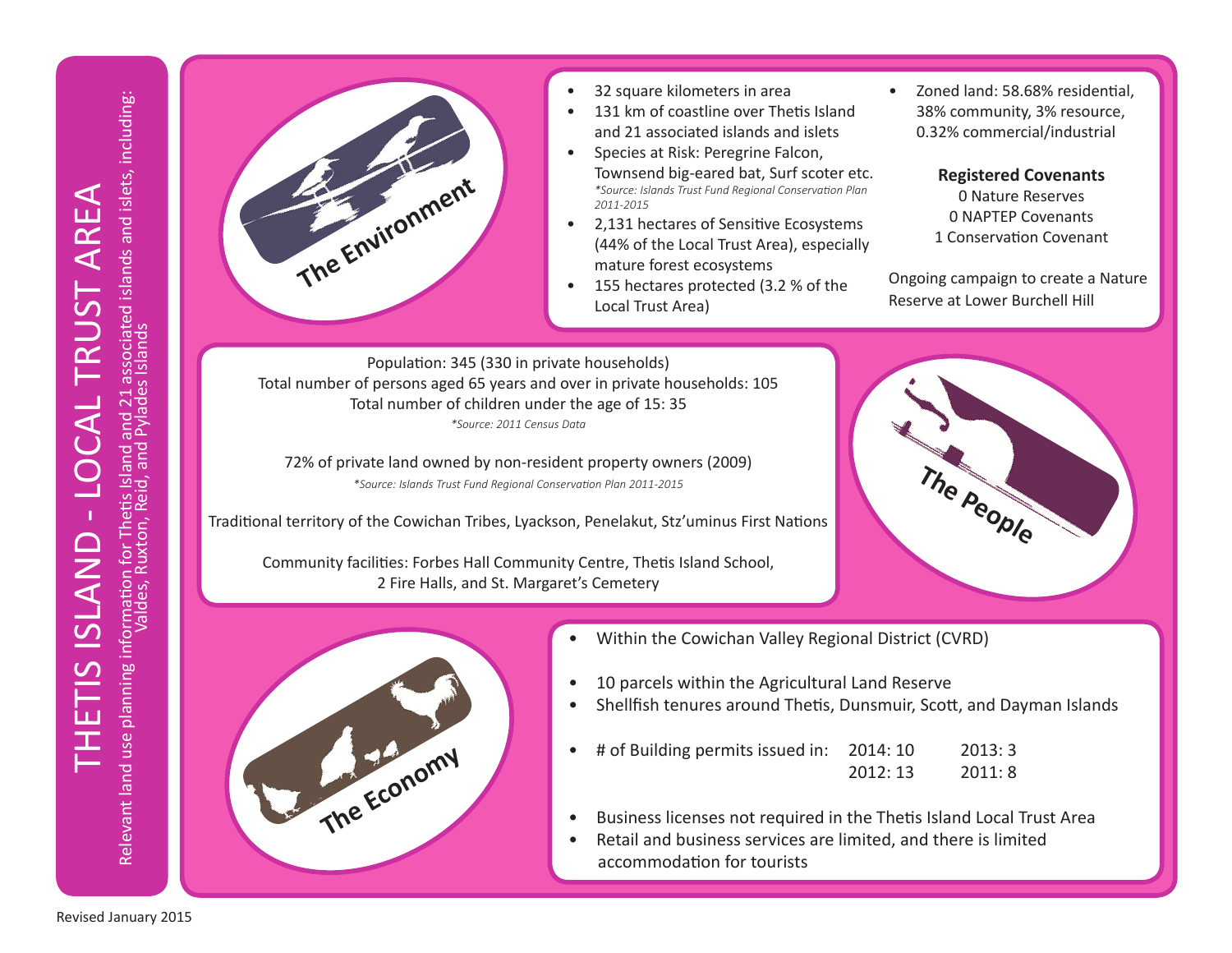165 occupied private dwellings (97% single-detached homes)

- 1-person households = 33%
- 2-person households = 49%
- 3+ person households = 18%

Cottages, (accessory) guest cottages, commercial visitor accommodation, bed & breakfasts, and specific home occupations **may or may not be permitted** - refer to the appropriate Land Use Bylaw for the specific island in question

Building Permits and inspections by the Cowichan Valley Regional District (CVRD)

2 institutional camps on Thetis Island: Capernwray Harbour & Pioneer Pacific



#### *Bylaws:*

**Thetis Island** Official Community Plan (No. 88) Land Use Bylaw (No. 89)

**Valdes Island** Rural Land Use Bylaw (No. 42)

> **Ruxton Island** Zoning Bylaw (No. 13)



#### *Proposed Bylaws:* **Associated Islands** (Serving Ruxton, Reid, Pylades, Hudson, Scott,

Dayman, Tree, and Whaleboat) Official Community Plan (No. 93) Land Use Bylaw (No. 94)

#### *Other Documents:*

- Thetis Island Community Profile 2011
- Thetis Island Sustainability Guide
- Associated Islands Community Profile 2012

#### **Ferry Service:**

- 4 nautical mile ferry route takes approximately 30 minutes between Vancouver Island (Chemainus) and Thetis Island
- 1985 "Kuper" Ferry capacity: 32 vehicles, 269 passengers

Seair Seaplanes offers floatplane service between Telegraph Harbour on Thetis Island and the Vancouver Airport South Terminal in Richmond. There is a public dock at Preedy Harbour and Water Taxi service to the Associated Islands

26 km of roads 0 km Heritage-Designated roads

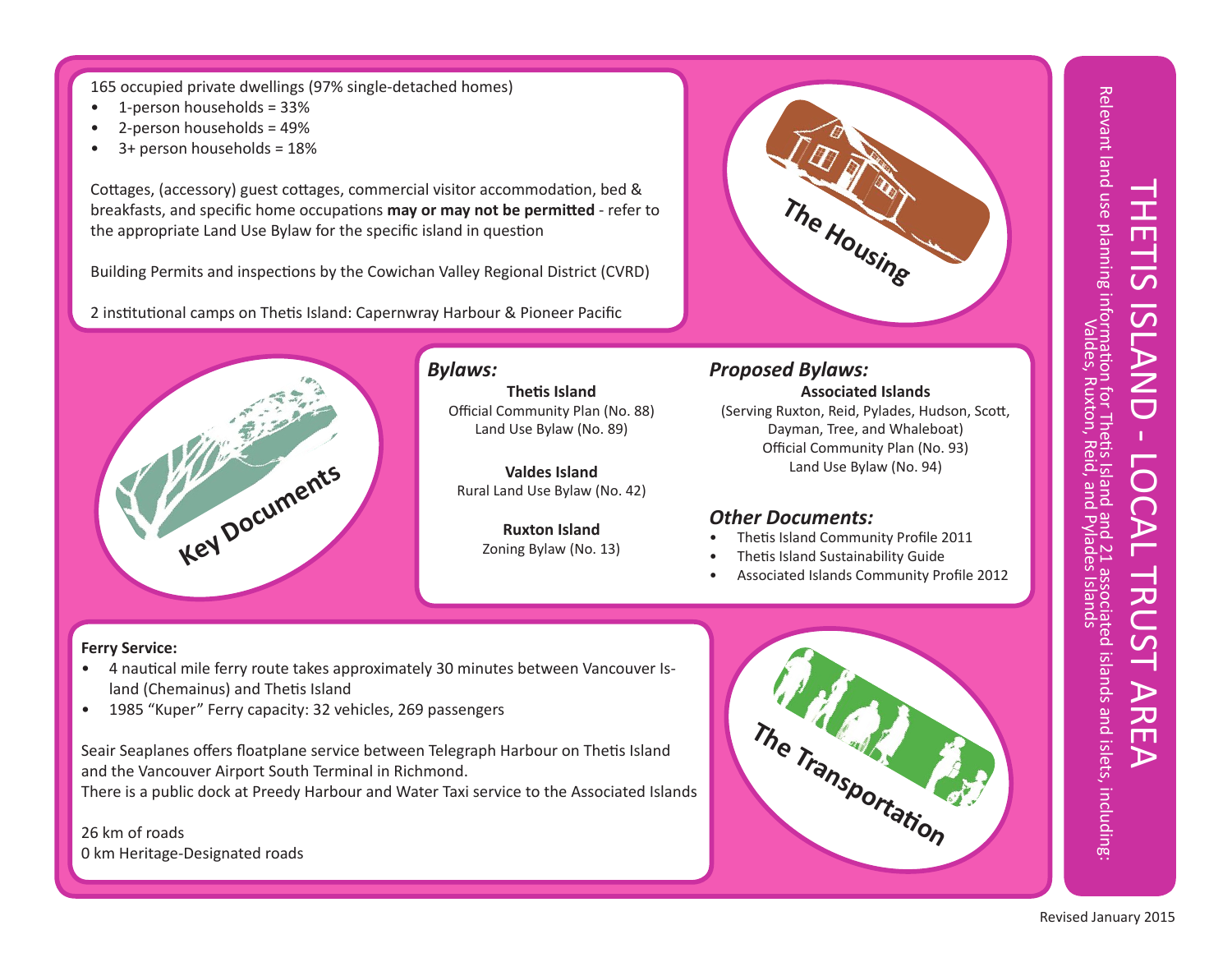Relevant land use planning information for the 19 islands, islets, and rocks<br>that make up the Ballenas-Winchelsea archipelago Relevant land use planning information for the 19 islands, islets, and rocks that make up the Ballenas-Winchelsea archipelago



- 1.2 square kilometers in area
- 29 km of coastline in the archipelago
- 23 hectares protected (13% of the LTA)
- First settled by the Coast Salish people and the archipelago is within the traditional territories of the Nanoose, Cowichan, Halalt, Lake Cowichan, Lyackson, Penelakut, Qualicum, Chemainus, We Wai Kai and K'omoks First Nations

*\*Note: No Census Data exists for this Local Trust Area...*

#### *Proposed Bylaws:*

Official Community Plan (No. 27) *\*Includes a Shoreline Development Permit Area* and Land Use Bylaw (No. 28) currently in approval stage

Proposed zoning: 35% residential, 65% community, 0% resource, 0% commercial/industrial

Several occurrences of endangered species and ecosystems exist in the Archipelago:

- Many Garry oak-Arbutus communities
- Shore Pine Cladina Kinnikinnick plants
- The very rare Water-plantain buttercup has also been identified on East Ballenas Island





- Within Electoral Area A of the Regional District of Nanaimo (RDN)
- There are currently no Building Permits or inspections
- Accessed via private boat, water taxi, or float plane only
- Residential buildings exist on inhabited Mistaken Island, and there is a cabin on South Winchelsea, owned by the Land Conservancy of British Columbia
- A portion of the LTA is crown land leased to the Department of National Defence for the Experimental and Test Ranges known as "Whiskey Golf"
- Business licenses not required in Ballenas-Winchelsea Local Trust Area
- Registered Covenants:

0 Nature Reserves, 0 NAPTEP Covenants, and 1 Conservation Covenant